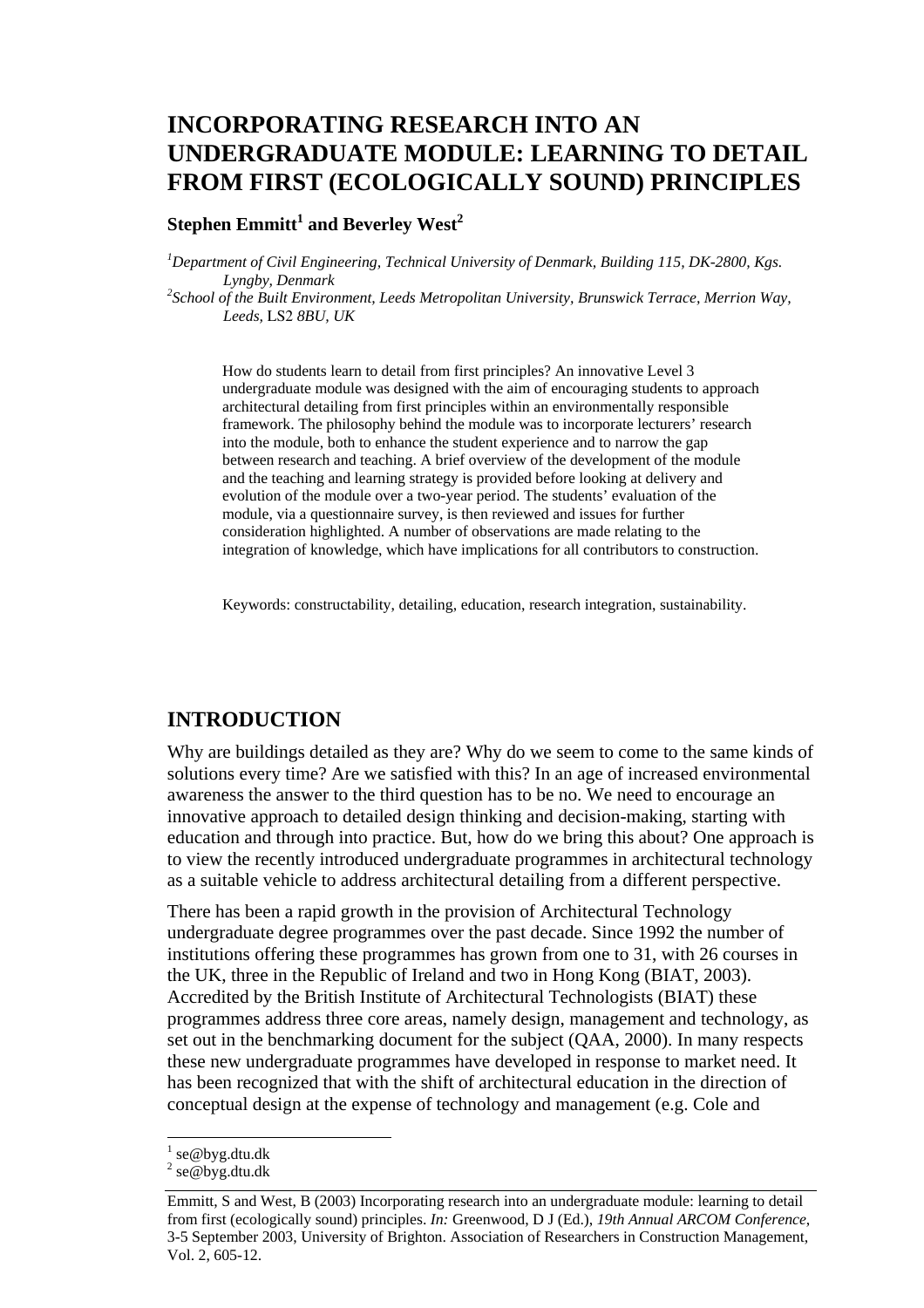Cooper, 1988; Carpenter 1997) there was a gap in the market. It is the detail design phase that has received least attention in the literature and within educational programmes, despite its fundamental importance to the quality and functionality of a building. Employers have expressed a desire for graduates with design, technology and management skills and thus the architectural technology graduates are well positioned to fill this role (Emmitt 2001). Anecdotal evidence from employers confirms that recently graduated architectural technologists are securing employment much easier than architects, primarily because of their technical and managerial capabilities. As such, the architectural technology degrees represent an innovation in built environment education and have the potential of addressing the creative link between design and production. With focus on the building, through its details and the realization of the details, there is a possibility of approaching the integration of design and production with a fresh outlook.

At Leeds Metropolitan University in the UK students on built environment programmes (a modular scheme) are taught rather traditional construction technology during year one and year two of their studies. There is no construction technology teaching (other than applying existing knowledge to a building refurbishment module) in the third and final year of the undergraduate programme, which is a common pattern of delivery in other universities in the UK. Thus the scope for synthesis and creative thought within this important area was lacking. This was recognized by the course team and had been raised as an issue by external examiners for the architectural technology programme and also the building surveying programme (that shared the majority of modules with architectural technology). This provided the stimulus to design and implement a new module for both sets of students. Called 'detail design' the module aimed to integrate construction technology with design and construction management. This paper provides an overview of the development of the module and a brief analysis of student feedback.

## **RATIONALE**

Construction technology books show typical details as they are constructed, they do not show how the details are constructed nor do they offer much advice on alternative approaches. This is also true of details provided in product specific technical literature. While this information is useful, the danger is that students simply apply standard solutions to their detailing problems and do not provide adequate thought as to why the detail is constructed as it is, or indeed, the consequences of their decisions: a habit that is taken into industry and one that is arguably inappropriate given a desire for a built environment that is more responsive to its host. Bearing this in mind the course team set out to design a module that aimed to:

- Encourage students to learn to detail from first principles within an ecologically responsible framework
- Integrate architectural technology and management processes
- Improve the integration of staff research with undergraduate teaching

Development and formal approval of the module took place between the spring of 2000 and the summer of 2001. At the time of implementation and at the time of writing this paper this is the only module dedicated entirely to detail design across the entire range of undergraduate programmes in architectural technology (confirmed by mapping the content of all architectural technology undergraduate degree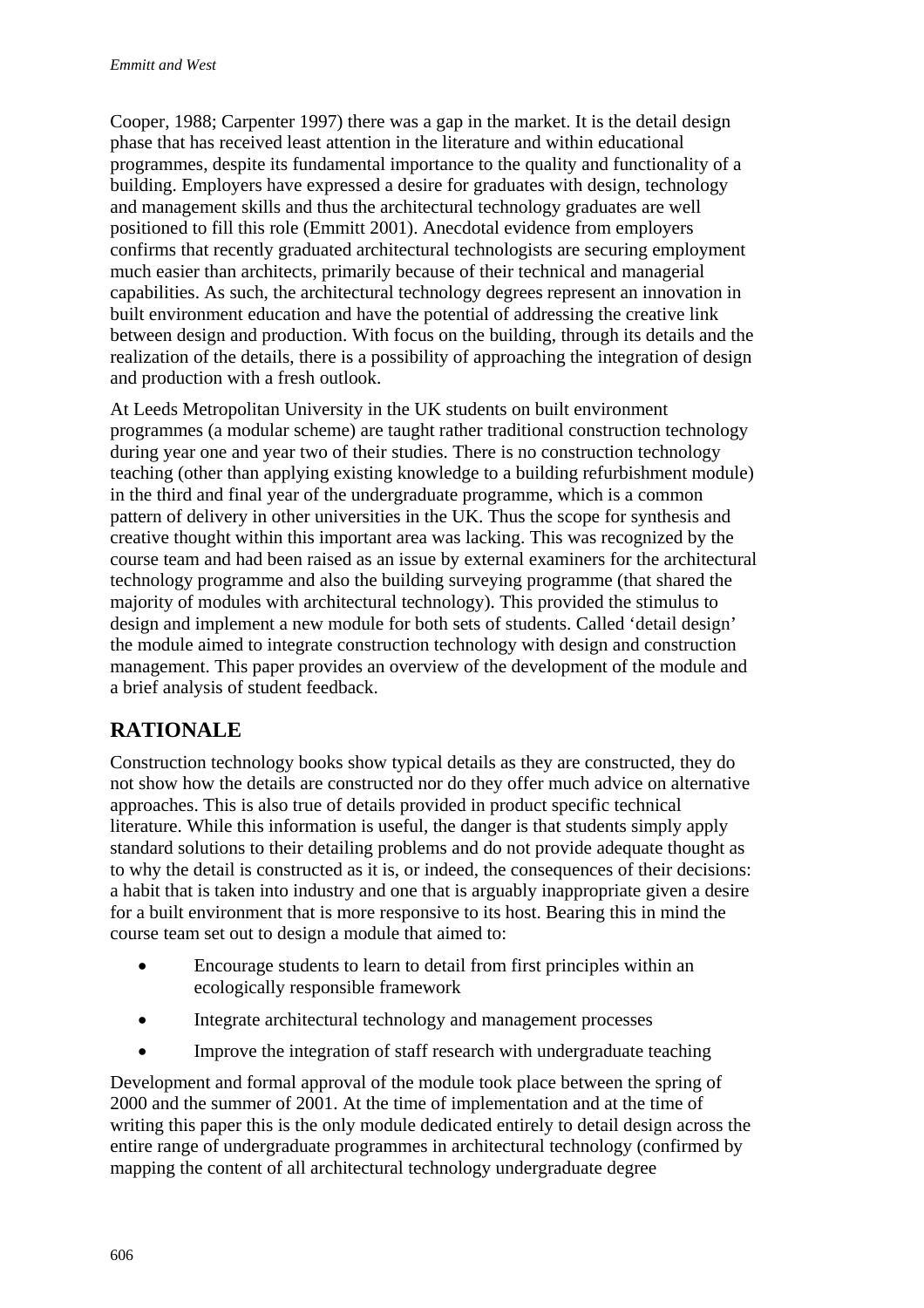programmes). Due to financial restraints on resources the team were unable to develop the module to include physical building as advocated by Carpenter (1997), instead students were encouraged to make physical models and develop solutions using virtual modelling packages.

## **MODULE DELIVERY**

The first delivery of the module took place in 2001/2002. Three members of staff contributed to the module, with keynote lectures from each; detailing to prevent thermal bridging, functionality in design, and design management, forming the main research input. These were supported by other lectures, studio work and tutorials. Students were also directed to a decision-making matrix (see below), which was introduced during one of the lectures. Assessment was via coursework (60%) and examination (40%).

The teacher group associated with the module had seen a high standard of work and the majority of students had clearly demonstrated some creative and original thinking with regard to detailing. However, informal discussions with students revealed a general unease with the module due to a limited number of tools from which detailing could be helped from the concept through to the finished work. Analysis of students' work found that only a few students had used the matrix (there was no evidence of any other tools being used) and although work was of a high standard some of the fundamental principles had not been developed. Informal feedback from the students confirmed that they needed more guidance on detailing from first principles and would have liked more practical advice. Based on this feedback the module was redesigned to include more tutorial sessions aimed at developing details from first principles. During the summer of 2002 the module was revised to reflect the experience gained by the teacher group during the first delivery of the module. The coursework was deliberately designed to try and 'force' students to use new methods of detailing and construction. Students were set the task of designing a small retreat for a writer, but with thermal performance standards (U values) more stringent than that stipulated in the UK Building Regulations, Approved Document L, (which had been increased in April 2002). Thus standard details from the UK could not be applied (copied) and students were encouraged to start from first principles bearing in mind ecological considerations. (It was made explicit in the module guide that the student would fail the module if standard details were used). The brief also asked the students to consider disassembly strategies as part of their design solution. To do this, however, required some form of guidance.

### **A DECISION-SUPPORT TOOL**

A number of models have been put forward in an attempt to help designers find their way through the challenges of designing within a sustainable framework. From the teaching group's perspective none of the models reviewed provided a simple approach that was suitable for students. The models varied in complexity, but all assumed a certain base knowledge that was grounded in tried and tested solutions. In the first year of the module delivery some students had tried to use some of these models, but had stopped quite quickly because the models were too complicated to use or because the models were inappropriate to their needs. Since the intention was to try and develop the students' transferable skills from first, ecologically grounded, principles a model that helped to address fundamental design requirements was required; a simple model that could be referred to throughout the design process and that was applicable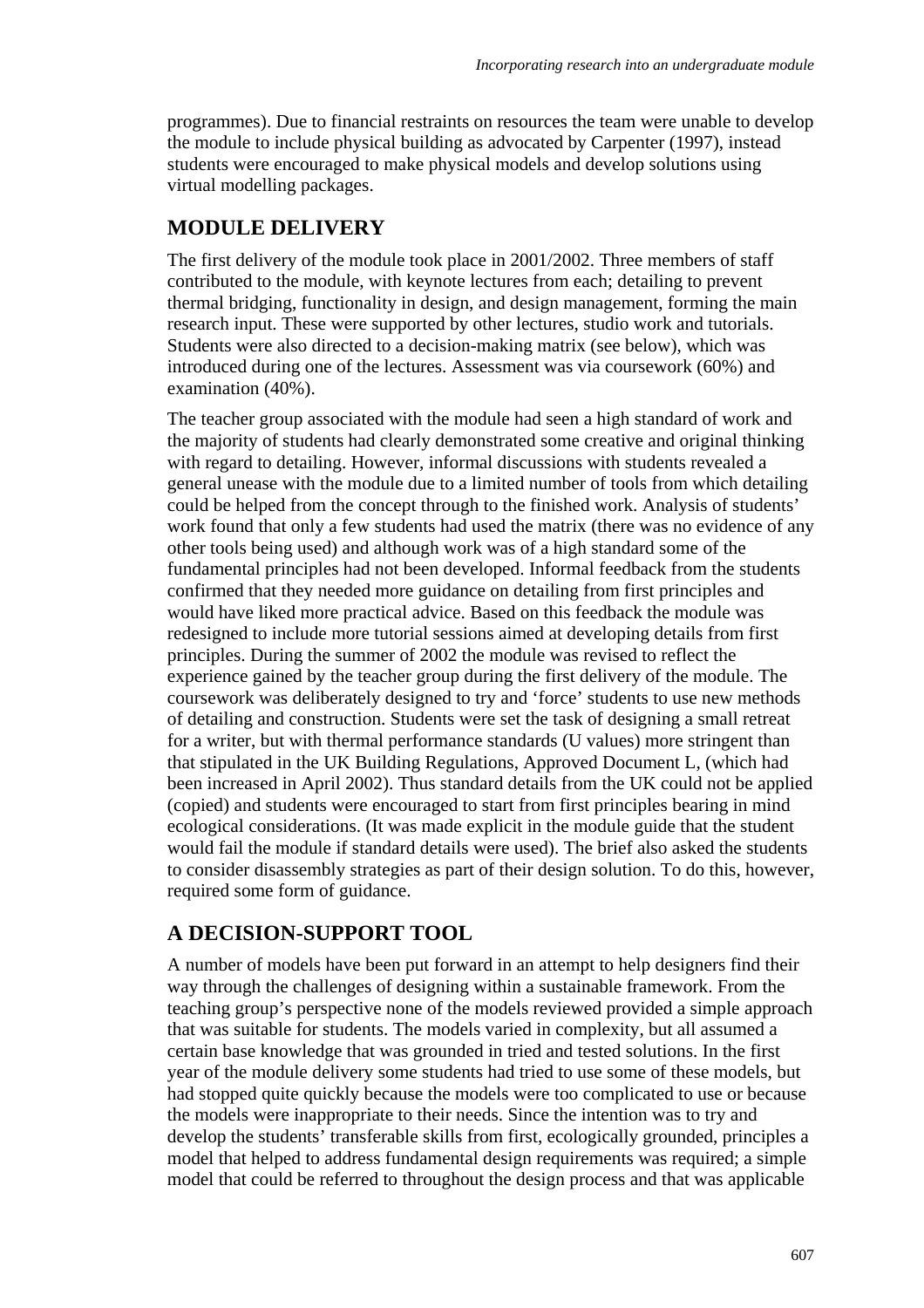| <b>B5.</b> Use, | B3. Shape,   | B6. Indoor |
|-----------------|--------------|------------|
| function        | form         | climate    |
| B1. Matter,     | B9. The      | <b>B2.</b> |
| energy          | nucleus      | Components |
| B7. Nature,     | B4. Process, | B8. Human  |
| ecology         | production   | factors    |
|                 |              |            |

**Figure 1:** The basic model of the architectural detail

to all those involved in building design, regardless of circumstances or skill level. It was decided to introduce a decision-making matrix that had been used successfully elsewhere. Professor Peter Schmid had developed a matrix at Eindhoven Technical University and refined it based on user feedback (Schmid, 1986; Schmid and Pa'l-Schmid, 1999): a simple nine-cell matrix with the detail at the centre. The interesting point about this model is that it does not solve the problem; rather it serves to generate ideas and information from which the joint solutions can then be developed. The model (Figure 1) aims to fulfil various functions:

- By focusing on the detail, the joint solution, it helps to provide an anatomy of the building through the integration of design, technology and management
- As a design aid it helps to identify important factors, which are conditional for the design and execution of the detail
- As an aid to design development it provides a simple framework for design iteration.

The basic model incorporates nine cells as illustrated in Figure 1. The central axis is the material axis ( $B1 \& B2$ ) and is concerned with matter and energy, building materials, components and structure and parts of the assembly. The central vertical axis is concerned with non-material factors  $(B3 \& B4)$  namely shape and form, production processes and the time factor. The top corners address goals, function, building use (B5) and indoor climate, health and use factors (B6). The bottom corners address nature and environment, ecological factors (B7) and human factors (B8). The central cell is concerned with integration through the connections, details, joints, the nucleus (B9).

The model has been designed to be simple to use. For each project the designer (student) addresses each cell, ideally as early as possible in the design process. The order in which the cells are addressed is a personal issue and tends to vary from designer to designer, rather it is important that all cells are addressed in turn and then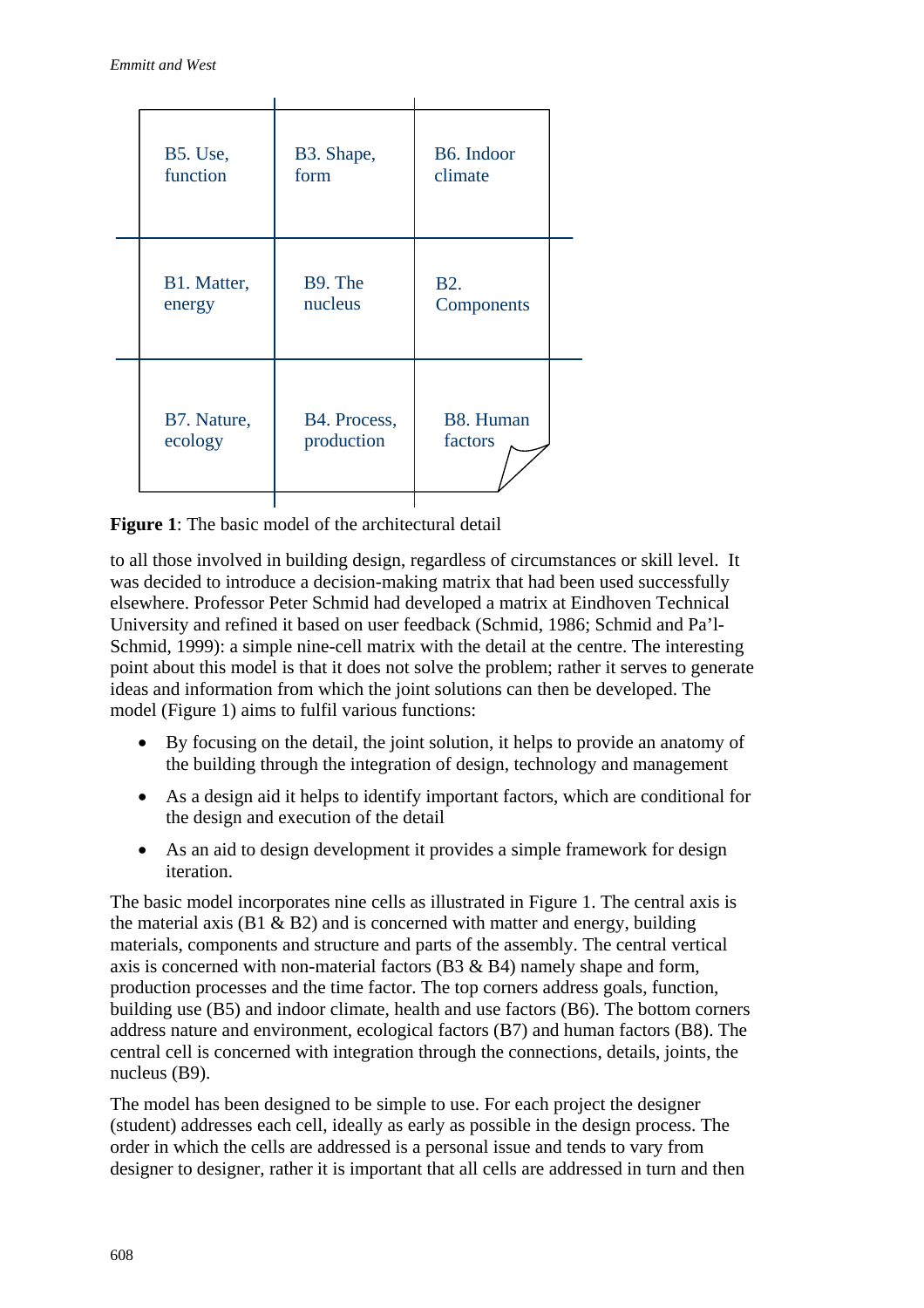returned to as part of the design iterations, focusing in on the detail and refining ideas and information from which the details can be generated. The model is used to assist in the generation of creative design solutions to specific problems and unique projects, as such there can be no 'correct answer' (a point made on several occasions to the students by the teaching group). Students used the matrix to generate ideas about their design proposal and concurrently for their joint solutions and detailing. Their developmental work was recorded in their design diaries, which were kept for the duration of the module, and analysis of these clearly shown that the students had tried to address the problem through the use of the matrix. In some cases this simply amounted to a few notes related to each cell, in other cases notes were interwoven with sketch details, which in many cases had been reworked several times on the same page. Although the teaching team had stressed the importance of all cells, it was clear in the analysis that different students had focused more on certain cells, reflecting in part their particular approach to the design project they were tacking and also their personal areas of interest. Combined, the diaries helped to show that the matrix had been used as a creative tool.

## **ANALYSIS OF STUDENT WORK**

The work produced during the second year, which focused on the decision making tool, was more considered and robust than that from the previous year. This may simply be that the cohort was academically stronger than the previous year, although student feedback confirmed that the matrix did help them. A selection of comments being:

*'It made me think about my design from a different angle and 'think outside the box'. I found this to be a very useful tool in the development of ideas, concepts and processes.'* 

*'It helped me to understand why I was detailing, rather than just doing it.'* 

By focusing on the detail, the joint solution, students were able to re-appraise their approach to detailing, generate new ideas and develop their transferable skills. Analysis of the module delivery and student feedback helps to highlight the need for extending the constructability framework, while also illustrating opportunities for considering and realizing a leaner approach to design and construction.

#### **Analysis of the coursework**

Across the cohort the following positive traits were demonstrated in the coursework in relation to a leaner and greener approach to construction and building use:

- Joints. Particular attention was given to minimizing the number of joints in a building and minimizing the variety of joints.
- Reclaimed and recycled materials were specified extensively. The majority of these were new to the market (and new to the teaching team)
- 'New' construction methods were explored, e.g. straw bale construction, earth sheltered construction
- Foundations. Traditional detailing questioned and rejected by students, more environmentally friendly solutions proposed (e.g. gabions that could be removed and re-used)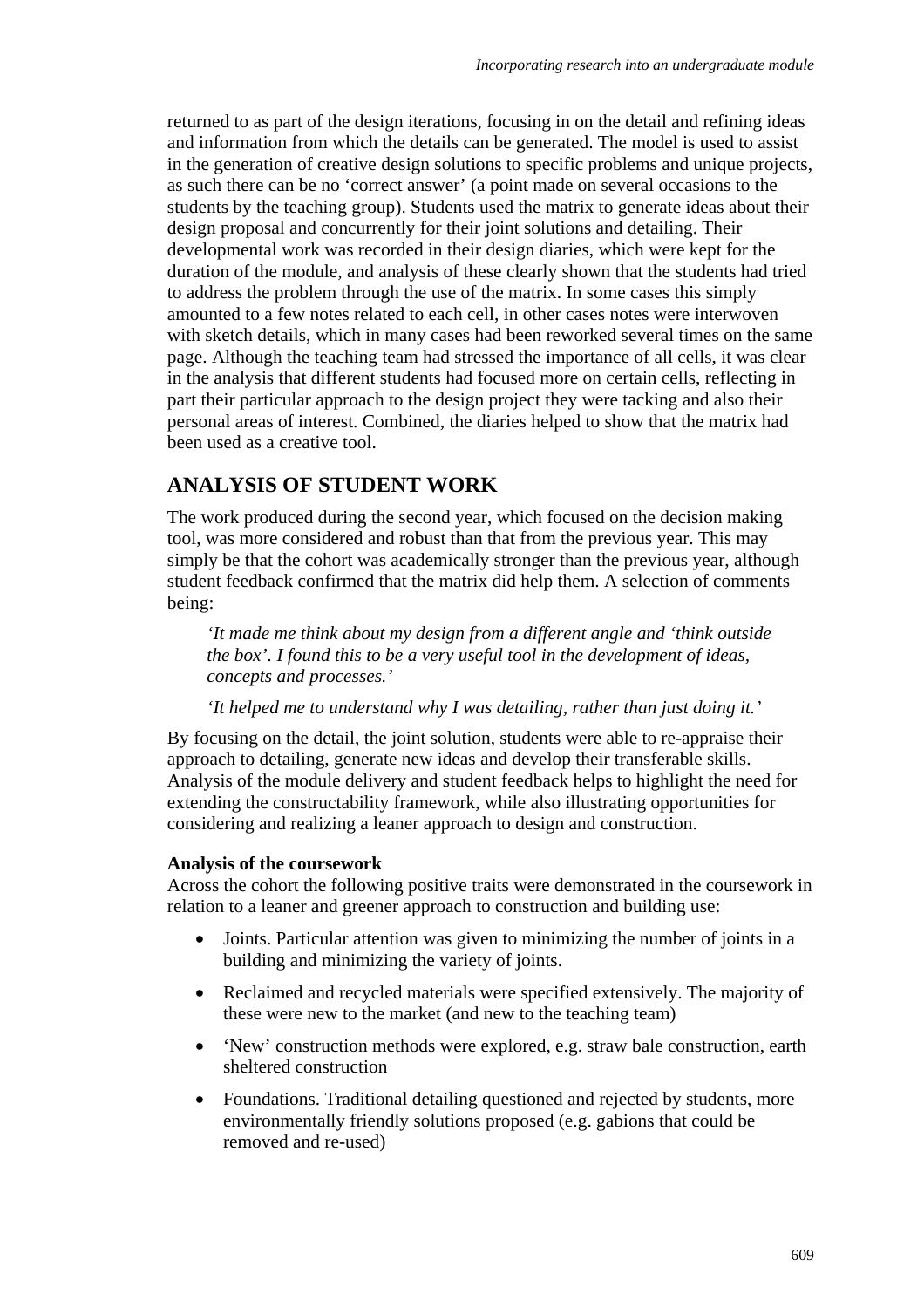• Process management issues were addressed by the majority of students, which influenced the manner in which the building was to be produced and subsequently disassembled.

Across the cohort the following negative traits were found in relation to a leaner and greener approach to construction and building use:

- Windows and doors. Only three of the fifty-three students attempted new window solutions (based on triple glazed units). The remainder specified a standard double glazed window. All of the students specified typical doors (which had neither insulation nor draft-proofing). These were inappropriate given the stringent thermal requirements for the entire fabric.
- Issues concerning health and indoor air quality were not addressed adequately across the cohort.

This 'standard' approach to detailing appears to be deep rooted and difficult to shift. When asked about this the students simply replied that they did not have enough time to deal with all of the issues and so resorted to solutions they knew to work. This was consistent with the part-time and full time students.

### **Analysis of the examination**

Although the main focus of this paper is on detailing issues, a brief comment on the examination may be useful in terms of context. The examination addressed design management issues based on scenario type questions, all of which dealt with managing detailing and construction, for example changes to details on site and the implications of the decisions made. Analysis of the students' answers demonstrated a high level of understanding of design management issues and a willingness to address environmental issues in a management context. This was a significant improvement on the first cohorts' examination answers, which, even allowing for a stronger cohort, indicated that improvements had been made in the students' understanding of the role of professional design management.

## **STUDENT FEEDBACK**

The University student feedback is rather elementary. A representative of the cohort is requested to fill in a questionnaire that asks for three factors the students thought went well, and three factors that could have been better. This questionnaire was used towards the end of the first delivery of the module. The comments received were positive, however there was not enough detail from which to gauge student perception and so, as noted above, the course team were reliant on informal feedback from the students. So a module specific questionnaire was designed with the aim of gathering more detailed feedback that could be used to refine the module content. The questionnaire was piloted and then issued to all students at the end of the module. A total of 53 students were enrolled on the module (25 ATs and 28 BSs). Fully completed questionnaires were returned by 42 students (22 ATs, 20 BSs), representing four fifths of the cohort. Students were asked to complete the questionnaire when submitting their coursework, which helped to get a good response.

The overall view was that the module had helped the students to address detailing from first principles and had helped in identifying environmental considerations in relation to specific detailing problems. They also noted that the module had been the most enjoyable they had undertaken while at the university (a point reflected in high coursework and examination marks across the whole cohort). Students were critical,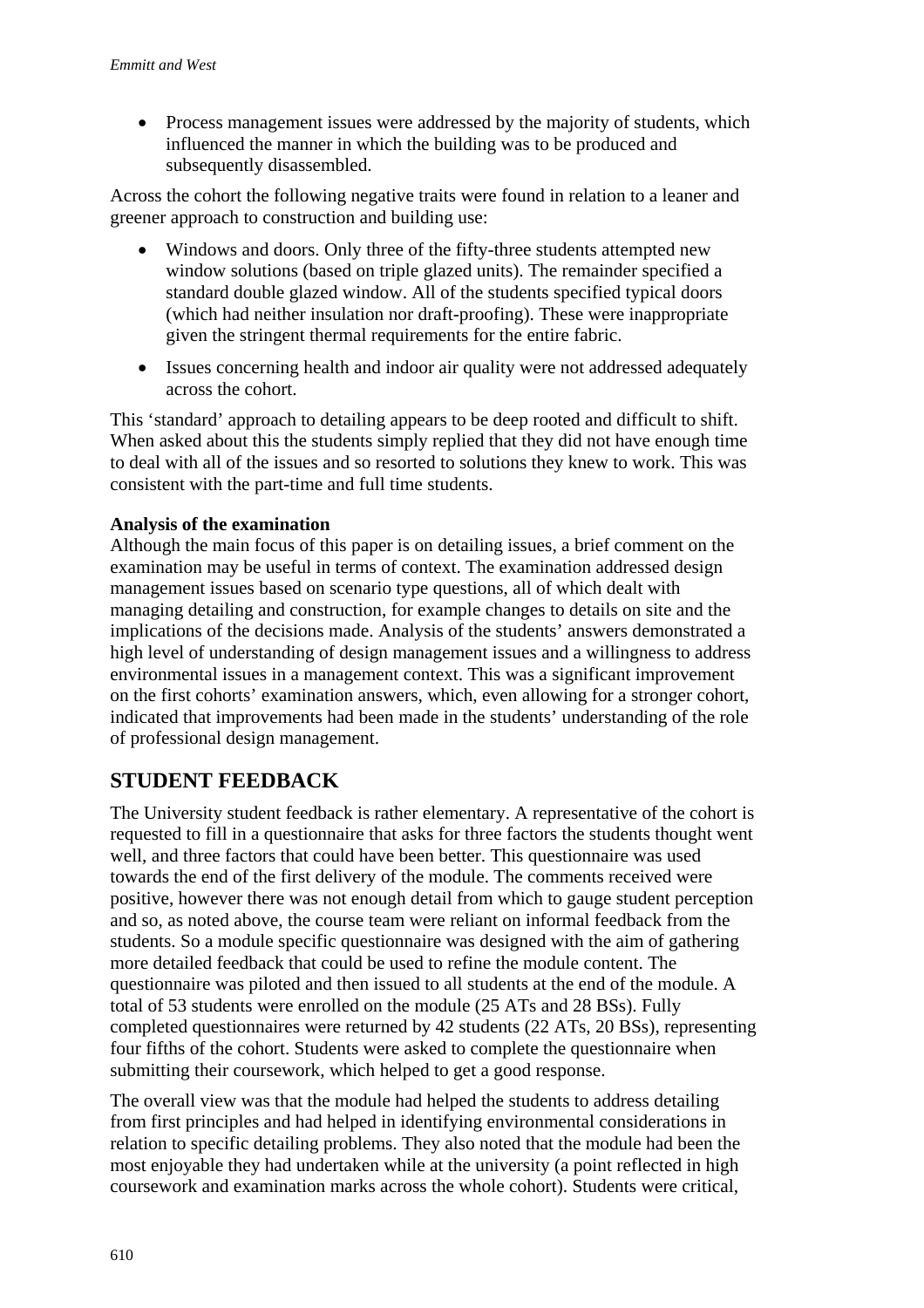however, of the amount of literature available to read with regard to architectural detailing. At present there is only one course specific text-book, *Architectural Technology*, (Emmitt 2002), which is also endorsed by BIAT, and clearly more are needed. Likewise, there are a limited number of papers and research reports that are applicable. The challenge for the teaching group is to find (or produce) more guidance and appropriate literature for the student in support of their studies. On a related theme, students were asked to what extent they were aware of the lecturers' research work being incorporated into the module. Although students confirmed that they were aware of research integration, their comments suggested that the teaching group should make the link more explicit.

One unexpected result of introducing the detail design module was the students' realization that the construction technology taught during the first two years of the undergraduate programme was largely inappropriate to their future needs in industry. The response recorded in the questionnaire was that the principles of architectural detailing should have been introduced much earlier in the course, possibly at year one but certainly at year two. The students also raised an interesting question about other programmes within the built environment modular programme. In particular some suggested that the construction project managers should undertake the module so that they were more aware of the affect of their decisions on detailing issues and were more understanding of environmental issues.

## **CONCLUSIONS**

So far the module has been successful in encouraging the students to think about detailing and management issues from a different perspective. The module has been successful in integrating design, technology and management with an environmental framework. This is clearly demonstrated in the coursework and in the student feedback. The teaching team cannot, however, be complacent. The module still needs to be strengthened, in particular the range and depth of the reading material provided to students needs to be improved as does the way in which staff introduce their research findings. The module will continue to evolve in response to student feedback, comments from external examiners, and the focus of staff research activity. With this in mind the following recommendations are made:

- The module should be available to all students within the built environment scheme, especially those undertaking architecture and construction project management.
- Construction technology modules at Level 1 and 2 need revising to introduce students to the concept of creative thinking within the detailing phase. In particular there needs to be better synergy between Levels 2 and 3.
- More attention needs to be paid to the joint and the joint solutions throughout the students education (not just at Level 3)
- More appropriate literature is required (books, papers etc) to help students understand the principles better and this could (should?) be more closely linked to staff research and research within the architectural technology field.
- The constructability model needs to be extended and revised to incorporate a whole life approach and introduced to students early in their education.